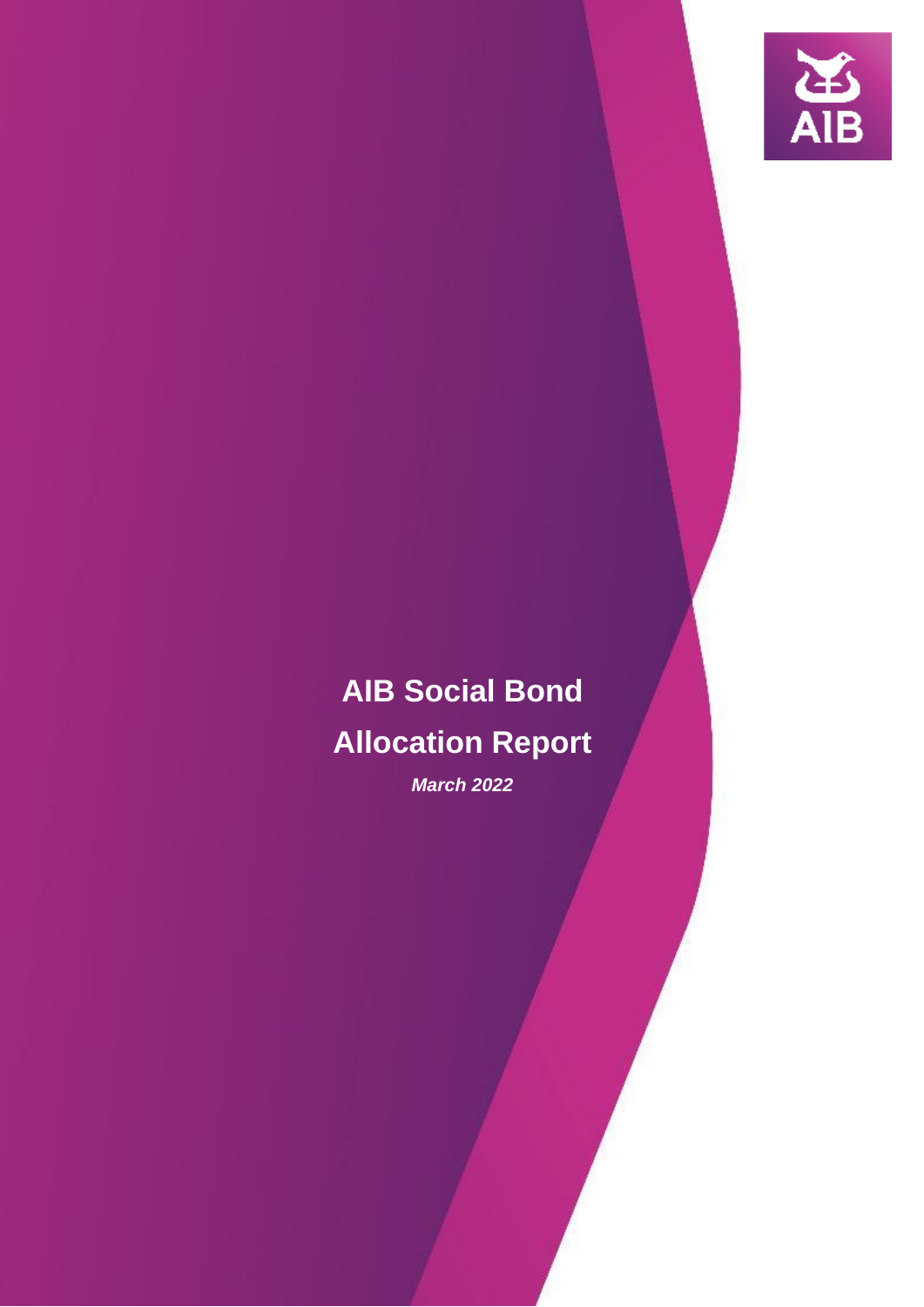## **AIB Social Bond Allocation Report**

#### *Portfolio Date: 31 December 2021*

|                                                                | <b>Eligible Social Assets</b> |                 |                      |                    | Social Liabilities      |                 |
|----------------------------------------------------------------|-------------------------------|-----------------|----------------------|--------------------|-------------------------|-----------------|
| <b>ICMA SBP</b><br>Eligible Category                           | Eligible Loans<br>(Number)    | Amount<br>(EUR) | Instrument<br>(ISIN) | Settlement<br>Date | <b>Maturity</b><br>Date | Amount<br>(EUR) |
| Access to Education                                            | 12                            | 288,784,469     |                      |                    |                         |                 |
| Social and Affordable<br>Housing                               | 59                            | 360,483,407     |                      |                    |                         |                 |
| Access to Healthcare                                           | 118                           | 891,694,807     |                      |                    |                         |                 |
| SMEs financing in<br>socio-economically<br>disadvantaged areas | 1.368                         | 167.638.547     |                      |                    |                         |                 |
| Total                                                          | 1.557                         | 1,708,601,230   | Total                |                    |                         | 0               |

### **Portfolio Detail**

- Total Amount Eligible Social Loans: EUR 1,708,601,230
	- Access to Education: 17%
	- Social and Affordable Housing: 21%
	- Access to Healthcare: 52%
	- SMEs Financing in Socio-Economically Disadvanteged Areas: 10%
- Amount of Eligible Social Loans allocated: EUR 0 (usage)
- Number of Eligible Social Loans: 1,557
- New loans added since December 2020: EUR 693,359,635 (41%)
- New loans added since December 2018: EUR 1,279,988,808 (75%)
- Geographical distribution of the Eligible Social Loans:

| <b>Access to Education</b> |              |                   |  |  |
|----------------------------|--------------|-------------------|--|--|
| Location                   | Amount (EUR) | Percentage<br>(%) |  |  |
| Ireland                    | 191,813,380  | 66%               |  |  |
| UK                         | 68,296,764   | 24%               |  |  |
| OECD                       | 28,674,324   | 10%               |  |  |
| Total                      | 288,784,468  | 100%              |  |  |

| <b>Social and Affordable Housing</b> |              |                   |  |  |
|--------------------------------------|--------------|-------------------|--|--|
| Location                             | Amount (EUR) | Percentage<br>(%) |  |  |
| Ireland                              | 137,806,291  | 38%               |  |  |
| UK                                   | 222,677,117  | 62%               |  |  |
| Total                                | 360,483,407  | 100%              |  |  |

| <b>Access to Healthcare</b> |              |                   |  |  |
|-----------------------------|--------------|-------------------|--|--|
| Location                    | Amount (EUR) | Percentage<br>(%) |  |  |
| Ireland                     | 359,098,789  | 40%               |  |  |
| UK                          | 293,554,093  | 33%               |  |  |
| <b>OECD</b>                 | 239,041,925  | 27%               |  |  |
| Total                       | 891,694,807  | 100%              |  |  |

| <b>SMEs Financing in Socio-Economically</b><br><b>Disadvantaged Areas</b> |              |                   |  |
|---------------------------------------------------------------------------|--------------|-------------------|--|
| Location                                                                  | Amount (EUR) | Percentage<br>(%) |  |
| Ireland                                                                   | 167,638,547  | 100%              |  |
| Total                                                                     | 167,638,547  | 100%              |  |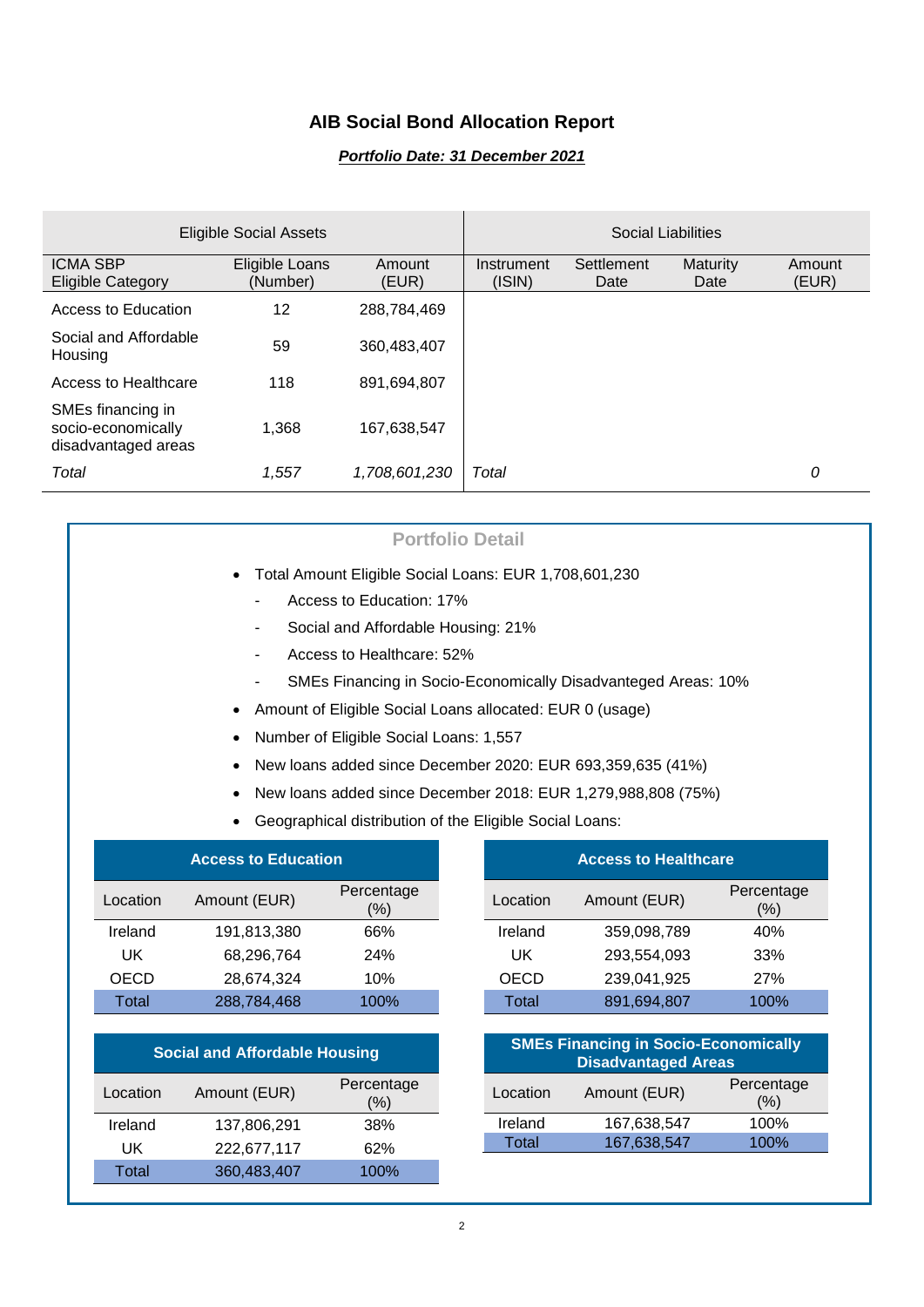# **Disclaimer**

*THIS DOCUMENT IS INTENDED TO PROVIDE NON-EXHAUSTIVE, GENERAL INFORMATION. THIS DOCUMENT MAY CONTAIN OR INCORPORATE BY REFERENCE PUBLIC INFORMATION NOT SEPARATELY REVIEWED, APPROVED OR ENDORSED BY AIB AND ACCORDINGLY, NO REPRESENTATION, WARRANTY OR UNDERTAKING, EXPRESS OR IMPLIED, IS MADE AND NO RESPONSIBILITY OR LIABILITY IS ACCEPTED BY AIB AS TO THE FAIRNESS, ACCURACY, REASONABLENESS OR COMPLETENESS OF SUCH INFORMATION.*

*THIS DOCUMENT MAY CONTAIN STATEMENTS ABOUT FUTURE EVENTS AND EXPECTATIONS THAT ARE FORWARD LOOKING STATEMENTS. ANY SUCH STATEMENTS SPEAK ONLY AS AT THE DATE OF THIS FRAMEWORK. NONE OF THE FUTURE PROJECTIONS, EXPECTATIONS, ESTIMATES OR PROSPECTS IN THIS DOCUMENT SHOULD BE TAKEN AS FORECASTS OR PROMISES NOR SHOULD THEY BE TAKEN AS IMPLYING ANY INDICATION, ASSURANCE OR GUARANTEE THAT THE ASSUMPTIONS ON WHICH SUCH*  **FUTURE PROJECTIONS, EXPECTATIONS, ESTIMATES OR PROSPECTS HAVE BEEN PREPARED ARE** *CORRECT OR EXHAUSTIVE OR, IN THE CASE OF THE ASSUMPTIONS, FULLY STATED IN THE DOCUMENT. AIB HAS NO OBLIGATION AND UNDERTAKES NO OBLIGATION TO UPDATE, MODIFY OR AMEND THIS DOCUMENT, THE STATEMENTS CONTAINED HEREIN TO REFLECT ACTUAL CHANGES IN ASSUMPTIONS OR CHANGES IN FACTORS AFFECTING THESE STATEMENTS OR TO OTHERWISE NOTIFY ANY ADDRESSEE IF ANY INFORMATION, OPINION, PROJECTION, FORECAST OR ESTIMATE SET FORTH HEREIN CHANGES OR SUBSEQUENTLY BECOMES INACCURATE.*

*THIS DOCUMENT IS NOT INTENDED TO BE AND SHOULD NOT BE CONSTRUED AS PROVIDING LEGAL OR FINANCIAL ADVICE. IT DOES NOT CONSTITUTE AN OFFER OR INVITATION TO SELL OR ANY*  SOLICITATION OF ANY OFFER TO SUBSCRIBE FOR OR PURCHASE OR A RECOMMENDATION *REGARDING ANY SECURITIES. NOTHING CONTAINED HEREIN SHALL FORM THE BASIS OF ANY CONTRACT OR COMMITMENT WHATSOEVER AND IT HAS NOT BEEN APPROVED BY ANY SECURITY REGULATORY AUTHORITY.*

*THE DISTRIBUTION OF THIS DOCUMENT AND OF THE INFORMATION IT CONTAINS MAY BE SUBJECT TO LEGAL RESTRICTIONS IN SOME COUNTRIES. PERSONS WHO MIGHT COME INTO POSSESSION OF IT MUST INQUIRE AS TO THE EXISTENCE OF SUCH RESTRICTIONS AND COMPLY WITH THEM.*

*THE INFORMATION IN THIS DOCUMENT HAS NOT BEEN INDEPENDENTLY VERIFIED.*

*THE ADDRESSEE IS SOLELY LIABLE FOR ANY USE OF THE INFORMATION CONTAINED HEREIN AND AIB SHALL NOT BE HELD RESPONSIBLE FOR ANY DAMAGES, DIRECT, INDIRECT OR OTHERWISE, ARISING FROM THE USE OF THIS DOCUMENT BY THE ADDRESSEE.*

*THIS FRAMEWORK REPRESENTS CURRENT AIB POLICY AND INTENT, IS SUBJECT TO CHANGE AND IS NOT INTENDED NOR CAN BE RELIED ON, TO CREATE LEGAL RELATIONS, RIGHTS OR OBLIGATIONS.* 

*ANY DECISION TO PURCHASE ANY AIB SOCIAL BONDS SHOULD BE MADE SOLELY ON THE BASIS OF THE INFORMATION TO BE CONTAINED IN ANY OFFERING DOCUMENT OR PROSPECTUS PRODUCED IN CONNECTION WITH THE OFFERING OF SUCH BONDS.*

*PROSPECTIVE INVESTORS ARE REQUIRED TO MAKE THEIR OWN INDEPENDENT INVESTMENT DECISIONS.*

*NO REPRESENTATION IS MADE AS TO THE SUITABILITY OF ANY AIB SOCIAL BONDS TO FULFIL SOCIAL CRITERIA REQUIRED BY PROSPECTIVE INVESTORS. EACH POTENTIAL PURCHASER OF AIB SOCIAL*  BONDS SHOULD DETERMINE FOR ITSELF THE RELEVANCE OF THE INFORMATION CONTAINED OR *REFERRED TO IN THIS FRAMEWORK OR THE RELEVANT BOND DOCUMENTATION FOR SUCH AIB*  SOCIAL BONDS REGARDING THE USE OF PROCEEDS AND ITS PURCHASE OF AIB SOCIAL BONDS *SHOULD BE BASED UPON SUCH INVESTIGATION AS IT DEEMS NECESSARY.*

*AIB HAS SET OUT ITS INTENDED POLICY AND ACTIONS IN THIS FRAMEWORK IN RESPECT OF USE OF PROCEEDS, PROJECT EVALUATION AND SELECTION, MANAGEMENT OF PROCEEDS AND INVESTOR REPORTING, IN CONNECTION WITH AIB SOCIAL BONDS. HOWEVER, IT WILL NOT (I) GIVE RISE TO ANY CLAIM OF AN INVESTOR AGAINST AIB OR (II) CONSTITUTE AN EVENT OF DEFAULT UNDER THE SOCIAL BONDS OR (III) LEAD TO AN OBLIGATION OF AIB TO REDEEM SUCH SOCIAL BONDS OR BE A RELEVANT*  FACTOR FOR AIB IN DETERMINING WHETHER OR NOT TO EXERCISE ANY OPTIONAL REDEMPTION *RIGHTS IN RESPECT OF ANY SOCIAL BONDS; OR (IV) WHERE APPLICABLE, AFFECT THE QUALIFICATION OF SUCH SOCIAL BONDS FOR REGULATORY PURPOSES, IF AIB FAILS TO ADHERE TO THIS*